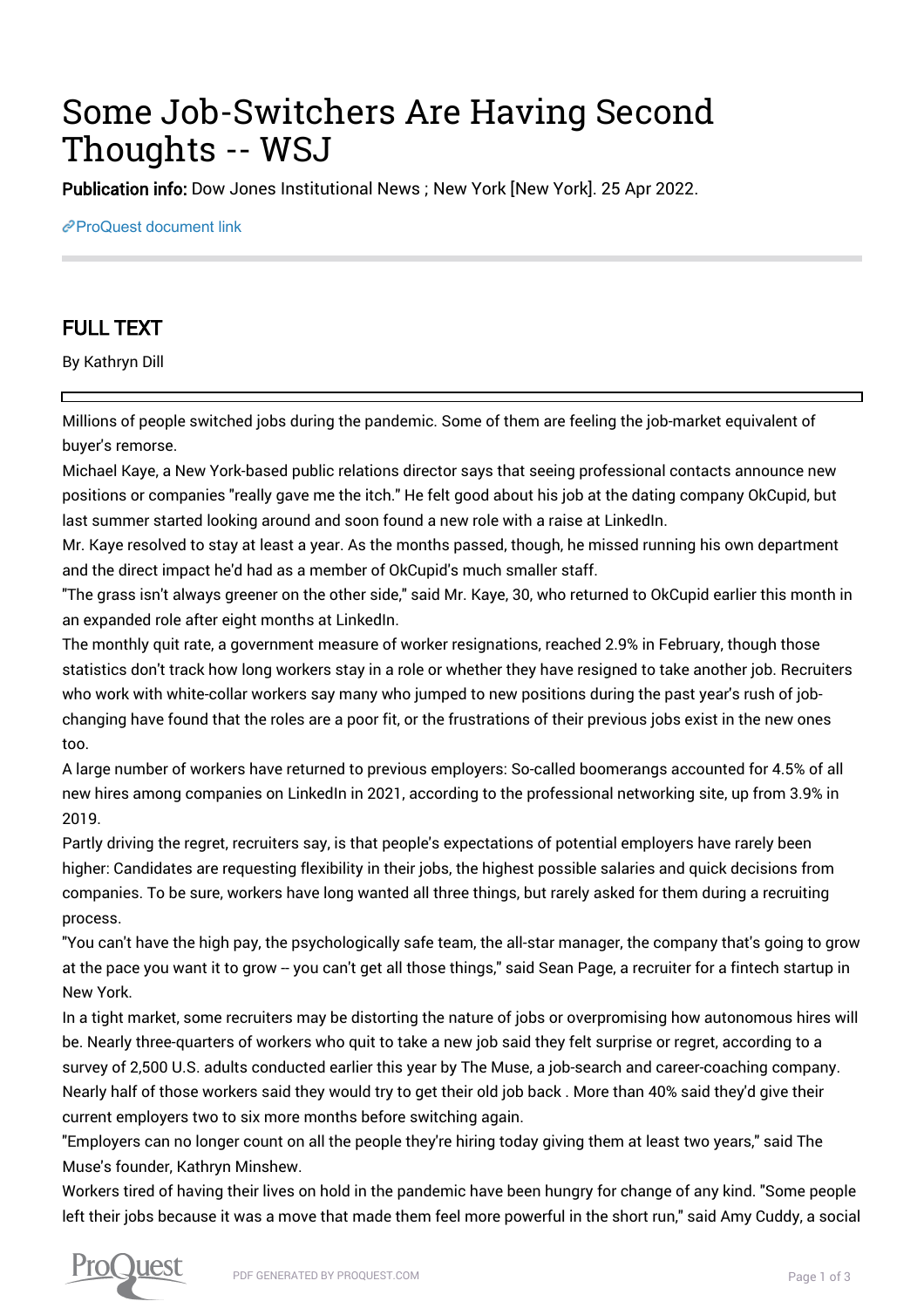psychologist and Harvard lecturer.

Plus, as Mr. Kaye observed, watching scores of contacts and friends be courted by companies (and trumpeting new jobs) can prompt a bout of job-shopping even for those who aren't unhappy at work, said Laura Mazzullo, a New York-based recruiter in the HR field.

"There's almost a candy-shop mind-set of, 'Oh that looks good, I want to go there,'" she said.

Ms. Mazzullo encourages candidates she is recruiting to write down the attributes of their favorite boss, what they feel is missing in their career, when they are most engaged at work and what kind of company environment makes them happiest. If an opportunity comes along, she says, people need a clear set of criteria against which to evaluate it. For instance, she says, if somebody understands why they thrived while working at a corporate law firm, they are less likely to be distracted by an offer from a place where they would be a bad fit.

Faith Del Regno managed call centers for more than two decades, staying in jobs between four and 10 years at a time. In 2020, the number of people she supervised at her Azusa, Calif., call center tripled to 30, but her pay stayed the same. She resigned last June in search of a more manageable role, then cycled through three jobs in 11 months. She says in one case the role described in interviews and the actual job amounted to a bait and switch. Ms. Del Regno quit one job on the spot when she says she was treated unprofessionally in front of her direct reports.

"It was uncomfortable," she says. "I also didn't want to compromise myself anymore. I knew there were other companies and other positions out there, and I just had to continue to push on to find it."

Ms. Del Regno now works as a quality assurance lead at Bambee, an HR tech company, a role that she said allows her to use her experience training employees in a collaborative environment and, crucially, has proven to be asdescribed during the interview process.

As an in-house recruiter for creative positions, Zach Peters had seen the opportunities and pitfalls of rapid-fire jobchanging up close. That didn't mean he was immune to the messages filling his inbox from companies hoping to woo him away from his job at GSD&M, an advertising agency based in Austin, Texas.

He jumped to another agency in January, swayed by a promotion and expanded responsibilities. GSD&M tried to keep him, he said, but with the clock ticking on another offer there wasn't time to fully explore what might happen if he stayed. His new role turned out to be more solitary than he had expected and lacked hoped-for face time with executives. He returned to GSD&M less than three months later, where managers laid out a detailed new plan for his professional growth while at the company.

"Direction and career path and timeline and next steps were a larger part of the discussion," said Mr. Peters, who is 36. "I think the longevity of my time here is going to be substantial."

Write to Kathryn Dill at kathryn.dill@wsj.com

(END) April 25, 2022 05:30 ET (09:30 GMT)

## DETAILS

г

| Subject:                       | Resignations; Workers; Careers; Employers; Employment; Pandemics                          |
|--------------------------------|-------------------------------------------------------------------------------------------|
| <b>Business indexing term:</b> | Subject: Resignations Workers Careers Employers Employment; Corporation:<br>LinkedIn Corp |
| Location:                      | United States--US; New York                                                               |
| <b>Company / organization:</b> | Name: OkCupid; NAICS: 518210; Name: LinkedIn Corp; NAICS: 518210                          |